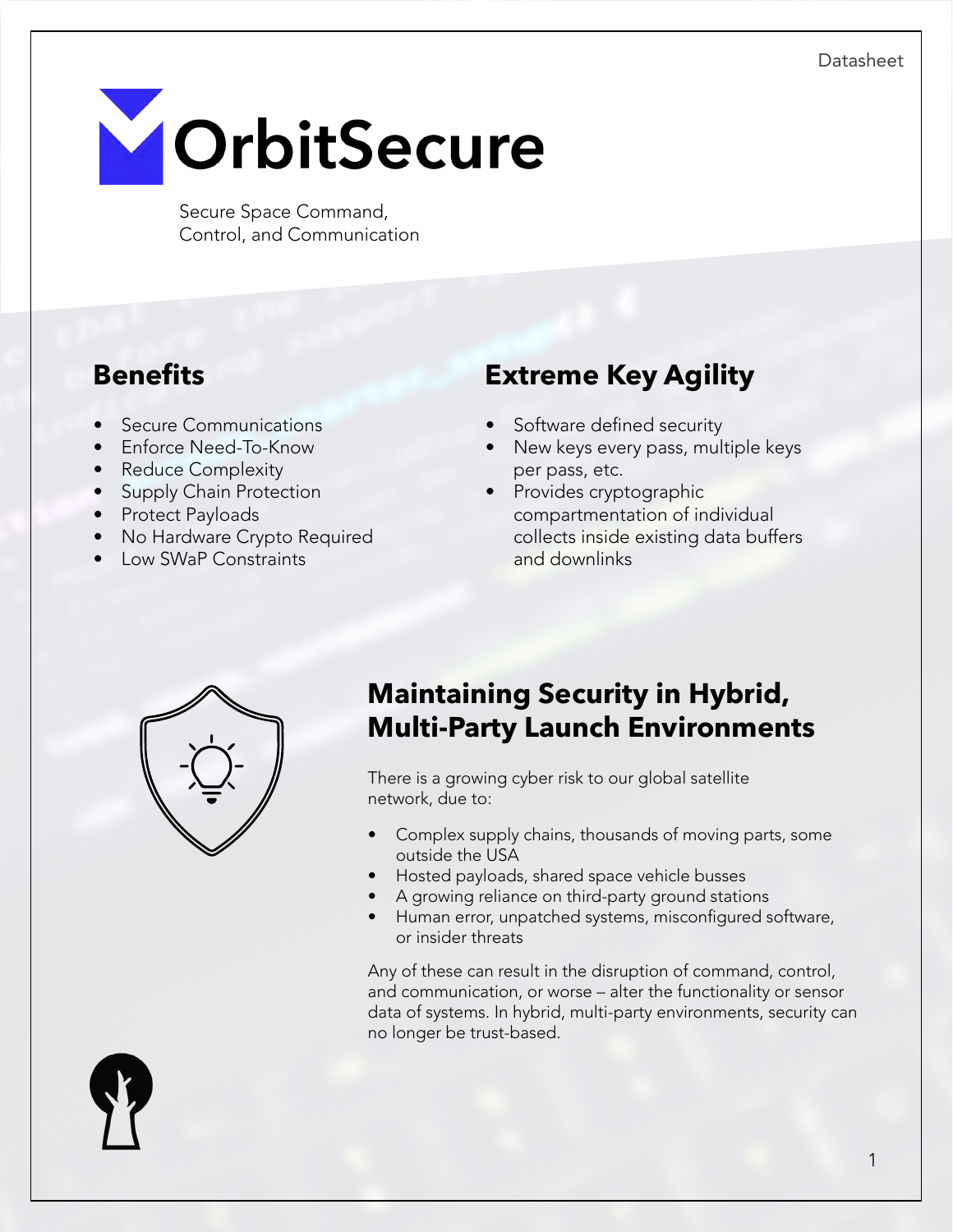

Secure Space Command, Control, and Communication



# **Introducing OrbitSecure**

OrbitSecure is a light-weight solution designed to provide a software-only approach to ground and space platforms for assured command, control, and communication (C3) for hybrid space architectures over untrusted infrastructure. The OrbitSecure protocol features options for:

### CONTROL PLANE SECURITY

• De-trusting ground stations using distributed authority

#### TEMPORAL SECURITY

Keys or access are valid for only a single authorized pass preventing the use beyond intended scope.

### PROCESSING SECURITY

Providing auditability and chain of trust for processing chains and the product distribution and derived products, etc.

# **OrbitSecure is Unique**

OrbitSecure leverages a unique combination of technology to provide strong assurances of authority, identity, as well as the flexibility to integrate with older systems on-orbit for years, or new systems yet to launch.